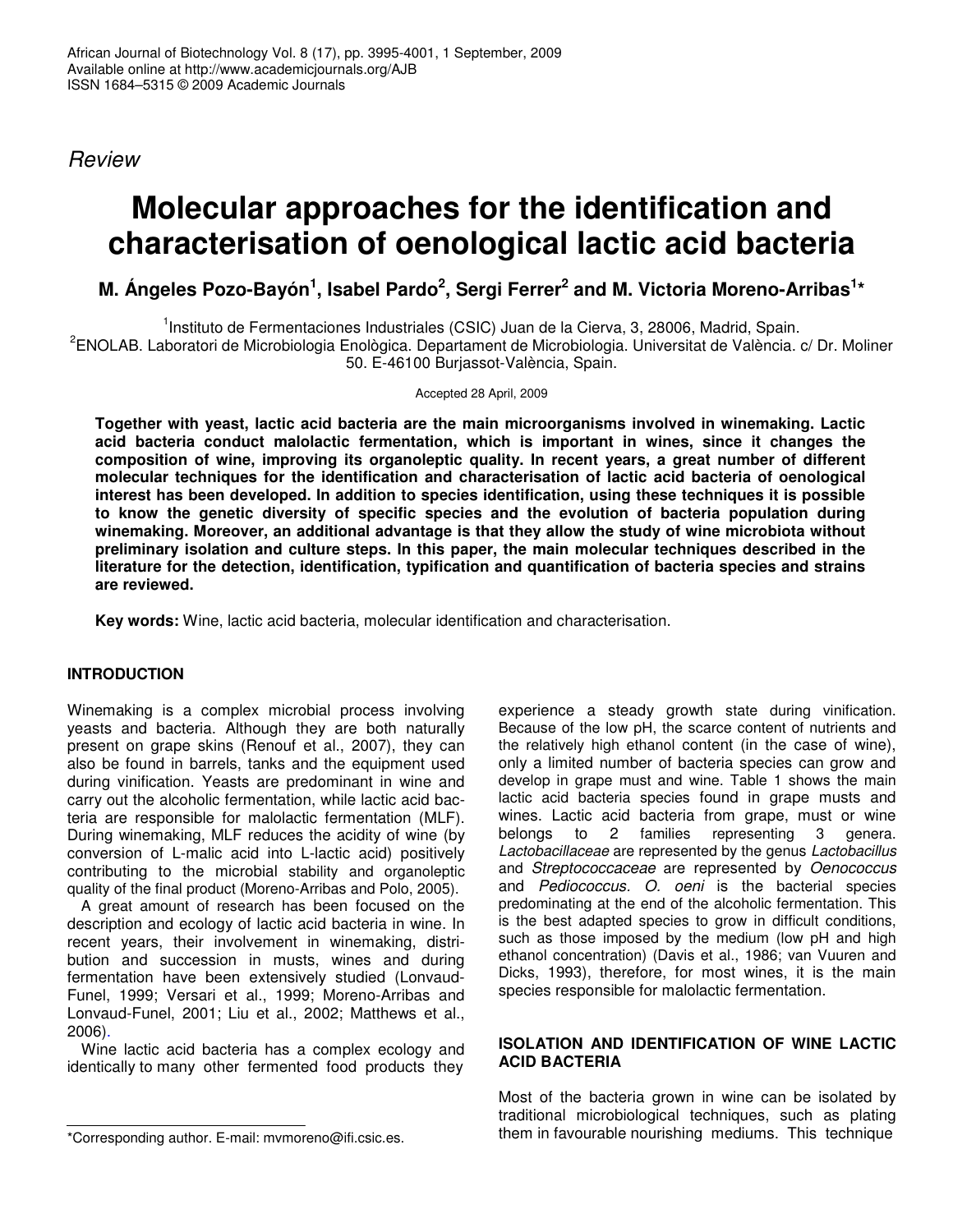| Genus         | <b>Species</b>   | Winemaking step employed for bacteria isolation                                                | Some references                                                                          |
|---------------|------------------|------------------------------------------------------------------------------------------------|------------------------------------------------------------------------------------------|
| Pediococcus   | P. damnosus      | Must, alcoholic fermentation, wine, spoiled wine ('ropiness')                                  | Garvie, 1986; Davis et al.,<br>1986; Edwards and Jensen,<br>1992 ; Gindreau et al., 2001 |
|               | P. parvulus      | Must, alcoholic fermentation, wine                                                             |                                                                                          |
|               | P. pentosaceus   | Must, alcoholic fermentation, wine                                                             |                                                                                          |
| Leuconostoc   | L. mesenteroides | Grape, must, wine                                                                              | Martinez-Murcia et al., 1993                                                             |
| Oenococcus    | O. oeni          | Grape,<br>alcoholic<br>fermentation,<br>malolactic<br>must.<br>fermentation, oak barrel ageing | Dicks et al., 1995                                                                       |
| Lactobacillus | L. plantarum     | Grape, must, wine, base wine for brandy manufacture                                            |                                                                                          |
|               | L. brevis        | Must, alcoholic fermentation, wine                                                             |                                                                                          |
|               | L. hilgardii     | Wine, alcoholic fermentation                                                                   | Fornachon, 1957; Costello et                                                             |
|               | L. casei         | Must, wine                                                                                     | al., 1983; Lafon- Lafourcade                                                             |
|               | L. paracasei     | Must, wine                                                                                     | et al., 1983; Davis et al.,                                                              |
|               | L. zeae          | Biologically aged wine                                                                         | 1986; Sieiro et al., 1990;<br>Edwards et al., 2000; Du                                   |
|               | L. vini          | Wine                                                                                           | Plessis et al., 2004; Beneduce                                                           |
|               | L. mali          | Grape, must, wine                                                                              | et al., 2004; Moreno-Arribas                                                             |
|               | L. kunkeei       | Grape, alcoholic fermentation, alcoholic fermentation in<br>spoiled wines                      | and Polo, 2008                                                                           |
|               | L. lindneri      | Grape                                                                                          |                                                                                          |
|               | L. kefiri        | Grape                                                                                          |                                                                                          |
|               | L. vermiforme    | Wine                                                                                           |                                                                                          |
|               | L. trichodes     | Spoiled wine                                                                                   |                                                                                          |
|               | L. fermentum     | Alcoholic fermentation                                                                         |                                                                                          |
|               | L. cellobiosus   | Alcoholic fermentation                                                                         |                                                                                          |
|               | L. nageli        | Alcoholic fermentation in spoiled wines                                                        |                                                                                          |

**Table 1.** Main lactic acid bacteria species isolated from musts and wines.

involves a serial dilution of the wine sample in sterile physiological water (0.9% NaCl) and a further plating of the solution in specific media. Usually, anaerobic Grampositive bacteria, which comprise most lactic acid bacteria are grown on MRS agar (de Man Rogosa and Sharpe) medium at pH 4.8. Cycloheximide 0.1% is then added to inhibit yeast growth. Plates are incubated at 30°C for 10 - 15 days. Wibowo et al. (1985) showed that the addition of tomato juice, grape juice, malic acid or different sugars to MRS medium increases bacterial growth. MRS supplemented with 10% tomato juice is the most common medium used to isolate and cultivate wine lactic acid bacteria. In order to obtain pure cultures, each colony is inoculated in liquid MRS medium and incubated at 30°C. The bacterial population obtained can then be identified through the use of traditional or molecular methods. However, plating methods can yield ambiguous results, since many bacteria have similar nutritional requirements and can grow under similar conditions.

Conventionally, wine lactic acid bacteria are identified by their morphological and biochemical characteristics. However, results can be imprecise and the methodology involved used to be very time consuming. Traditional methods for the identification of lactic acid bacteria are based on phenotypic analysis. These methods are based on the study of morphological characteristics of the cells,

the nature of their metabolic products and their ability to assimilate certain substrates.

Identically, as accounting for other wine microorganisms, in the last decade, the use of molecular biology techniques has allowed important progresses in the classification and identification of wine lactic acid bacteria. The design of DNA probes and specific primers to be used for sensitive PCR procedures have been successfully applied in oenology for the detection of desirable and undesirable strains. In the following sections the main molecular techniques described in the literature for detection, identification, typification and quantification of lactic acid bacteria species and strains from oenological origin are described. Special focus is paid on their usefulness, advantages and disadvantages. In addition, their potential application in research and/or oenological laboratories, wine cellars, service companies and administrative centres are also discussed.

## **MOLECULAR METHODS FOR IDENTIFICATION OF LACTIC ACID BACTERIA**

#### **Study of the genes encoding the small subunit or 16S ribosomal RNA**

The 16S rRNA gene sequence has been widely used as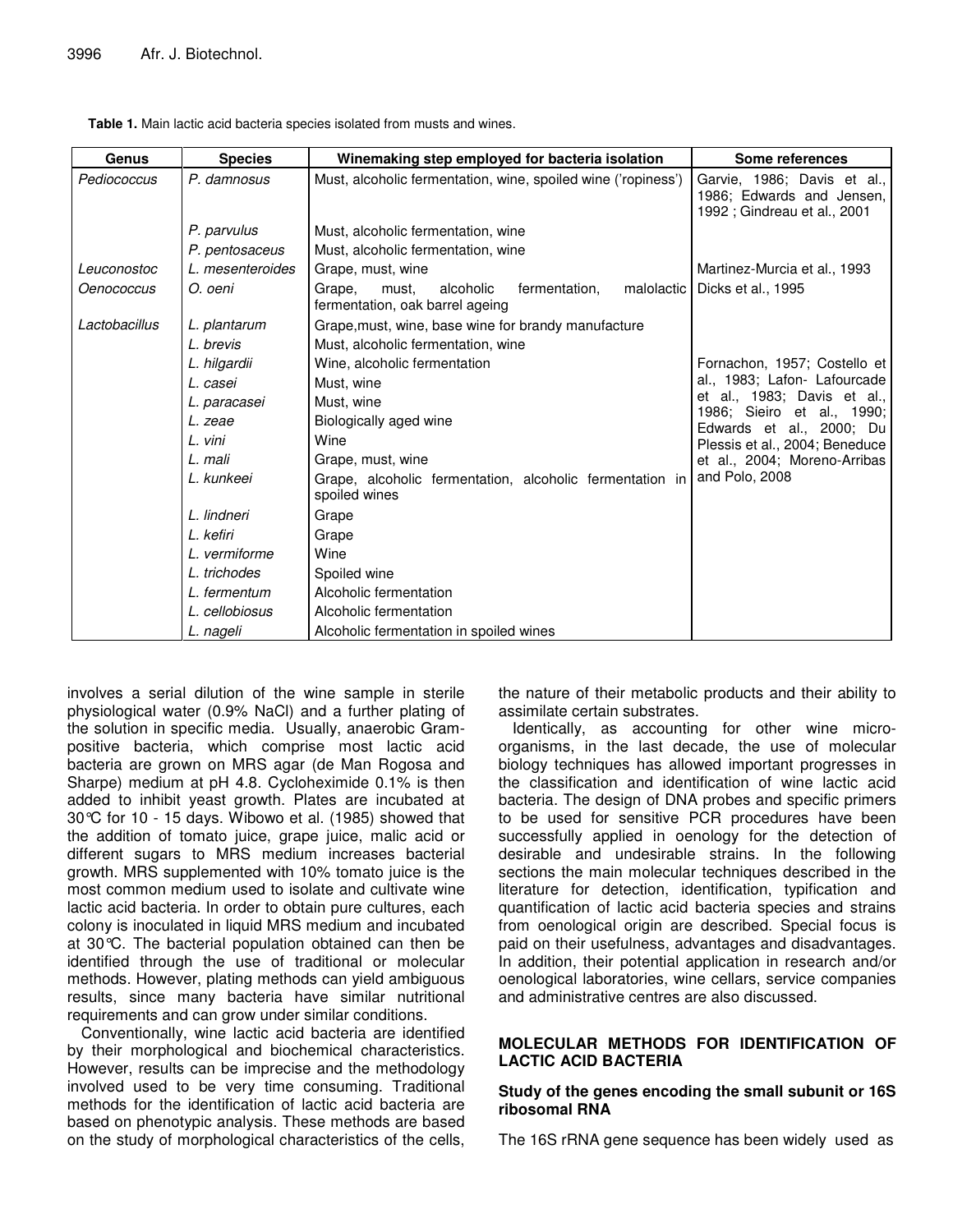a molecular method to estimate phylogenetic relationships among bacteria. More recently its use has also been proposed for the identification of unknown bacteria. The 16S rRNA gene is highly conserved among bacterial species, but it has some variable zones that can be used for identification purposes. These zones can be amplified by specific primers and the sequence can be introduced in available on-line data bases. The identification is based on the similarity with other sequences within the data base. Although it is very useful and simple method for the identification of genus and species of bacteria, it does not allow differentiation of subspecies (Sato et al., 2001; du Plessis et al., 2004; Moreno-Arribas and Polo, 2008).

#### **Nucleic acid hybridation: DNA-DNA AND DNA-RRNA**

Acid nucleic hybridization techniques are important for the detection and identification of microorganisms allowing higher resolution than those based on the 16S rRNA gene sequence. From a taxonomic point of view the 16S-23S rRNA region from the bacteria genome has been proposed as a useful tool for species identification (Rodas et al., 2003, 2005). The common principle of all the techniques based on "nucleic primers" is to reveal the presence of a DNA or RNA fragments complementary to those of the primer by hybridisation. Therefore, the choice of the primer sequence is an outstanding decision, since it will determine the taxonomic level of the study. Depending on the application, there are 2 hybridization procedures, (i) methods based on DNA extraction from the strain to be identified and (ii) methods applied on the whole cells. In the first one, the restriction fragments obtained after total DNA digestion are separated by electrophoresis on agarose gels and transferred to nylon or nitrocellulose membranes for their following hybridisation with the selected DNA primers. The probes are previously marked. The use of ribosomal or other genes allows us to verify whether a specific strain belongs to species or subspecies categories by comparison of the observed polymorphism regarding to the size of the fragments from a particular region in the genome. When there is a large number of samples, a common variation of this technique, is to drop the strain DNA directly on a solid support and hybridise it with the selected probe ("*dot*"). Different authors have applied this method to identify wine lactic acid bacteria (Dicks et al., 1995; Lonvaud-Funel et al., 1989; Lonvaud-Funel et al., 1991a; Sato et al, 2001).

In the methods based on using the whole yeast, after the lyses of bacteria cells in a petri plate, the nucleic acids are fixed on a solid support and directly hybridised with DNA or RNA from a specific strain. Using specific DNA probes, this technique allows the identification of several lactic acid bacteria species present in grape must or wine simultaneously ( Lonvaud-Funel et al., 1991b;

Sohier and Lonvaud-Funel, 1998).

Lonvaud-Funel et al. (1989, 1991a) described a method for the identification of lactic acid bacteria during vinification and wine storage by DNA-DNA hybridisation. Genomic DNA of the strain to be identified was hybridised with total genomic DNA probes extracted from reference strains. They found that this method was particularly efficient when used for colony hybridisation to study mixed populations. In this case, at least 5 different species could be detected (Lonvaud-Funel et al., 1991b). DNA-DNA hybridisation is a method that provides greater resolution than 16S rDNA sequencing. It has been successfully employed in the identification of several wine lactic acid bacteria species in complex mixtures, however because of amount of work necessary it is not often used. Another drawback of this technique is that data on DNA homology obtained from different laboratories are often discordant because of the use of different technical approaches or because the experiments are not performed in standard conditions. Different probes based on the 16S-23S rRNA spacer region from the bacterial genome have been synthesised, allowing us to obtain useful taxonomic information, even for the identification at the species level.

A useful technique for detection and simultaneous counting of lactic acid bacterial species in wine is the Fluorescence Hybridization *in situ* technique (FISH), which is based on the design of specific species oligonucleotides marked with a fluorescence label. The Ribosomal RNA is the target for these probes. In the first step, bacterial cells are permeabilised, which allows the probe to penetrate through the bacteria wall and reach the ribosome. Once there, it will find its complementary 16s RNA sequence and bind to it. Therefore, during this step the fluorochrome will be fixed to the ribosome of the target species. Then, using a fluorescence microscope it will be possible to simultaneously detect, count and identify various types of microorganisms in a sample (Blasco et al*.*, 2003). Figure 1 shows an example of a microscopic observation of a wine analysed by FISH. One of the main advantages of this method, is that it is very fast, because it does not require the cultivation of the sample and secondly, it can be applied to wine cellar conditions.

#### **PCR-based methods**

The fastest molecular techniques are based on FISH and PCR techniques which are mainly used to discriminate among wine lactic acid bacteria species/strains. The most commonly used techniques for the differentiation of lactic acid bacteria to species level are described later afterwards and mainly include RAPD (Random Amplified polymorphic DNA), specific PCR, ARDRA (Restriction analysis of amplified rDNA) and DGGE and TGGE (Denaturing and temperature gradient gel electrophoresis respectively)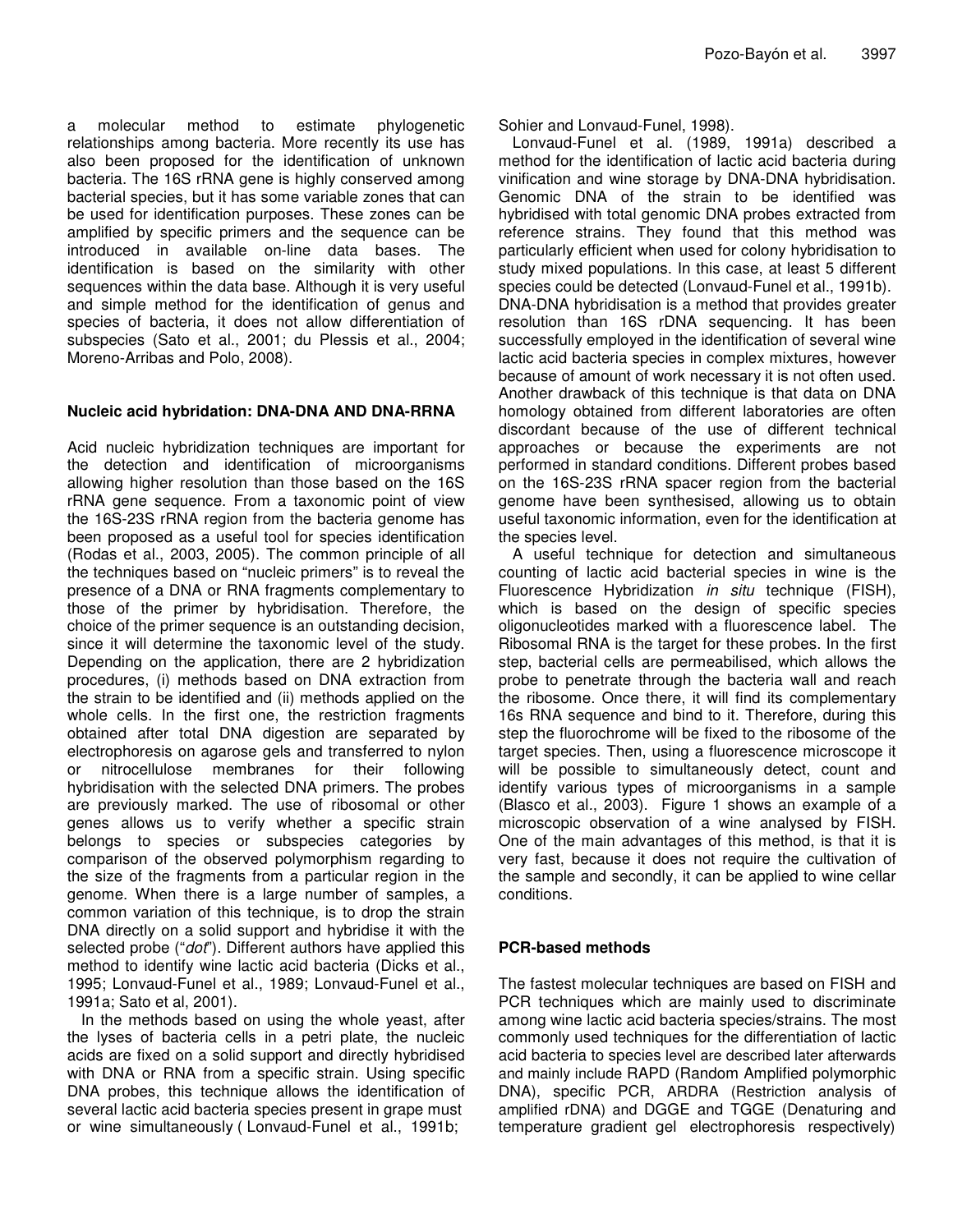

**Figure 1.** Microphotography of a wine analyzed by FISH, containing *Lactobacillus plantarum* (in red) detected with a rhodamine probe and *Leuconostoc mesenteroides* (in green) detected with a fluorescein probe. With permission from Moreno-Arribas et al. (2008).

**RAPD:** This technique has been described as a useful technique for both identification and typing (Du Plessis and Dicks, 1995; Zavaleta et al., 1997; Sohier et al., 1999; Bartowsky et al., 2003; Rodas et al., 2005). Although in RAPD fingerprints, it has been observed certain variability, a better reproducibility can be achieved under carefully controlled conditions. The main advantage of the proposed system lies in the fact that once a high reproducibility is reached, the method is fast, practical, easy to perform and inexpensive.

Molecular typing systems using RAPD and multiplex PCR have been developed for the characterization of different *O. oeni* strains that develop during wine manufacture and/or to monitor the successful implantation of malolactic starter cultures. Zavaleta et al. (1997) and Reguant and Bordons (2003) applied RAPD analysis, using different conditions, to evaluate intraspecific gene-tic diversity of *O. oeni*, and found that most strains showed unique RAPD patterns, they proposed this method as a good tool to study the population dynamics of bacteria during malolactic fermentation (Figure 2).

**Species-specific primer:** Bartowsky and Henschke (1999) designed specific primers to detect *O. oeni* in grape juice and wine samples. Recently, it has been developed specific primers and fluorogenic probes able to target the gene encoding the malolactic enzyme of *O. oeni* that have been used in real time PCR assays (Pinzani et al., 2004). Real time PCR is an emerging technique that allows rapid quantification of microorganisms avoiding the plating step, this is a suitable method for monitoring fermentation and allows early and prompt corrective measures to regulate bacterial growth.

**ARDRA:** Restriction analysis of amplified rDNA (ARDRA) has been used to differentiate a variety of micoroganisms



**Figure 2.** RAPD-PCR fingerprinting of different wine lactic acid bacteria species. With permission from Constantini et al. (2009).

(Ventura et al., 2000; Rodas et al., 2003). This technique is useful as it can simplify and clarify the identification of lactobacilli. 16S-ARDRA has advantages over RAPD, for example, firstly it is less dependent on reaction conditions and the interpretation of results is easier. 16S-ARDRA generates species-specific patterns in the majority of the species studied, but it is not useful for typing purposes because the 16S rRNA gene sequence is highly conserved at the species level (Rodas et al., 2005).

**DGGE:** Denaturing and temperature gradient gel electrophoresis (DGGE and TGGE) have been developed to rapidly analyse microbial communities by sequence-specific separation of PCR-amplified fragments. This technique has been recently applied to evaluate the microbial diversity of several environments (Cocolin et al, 2000; Ercolini, 2004). It was also used to test the purity of bacterial strains, to monitor bacteria from environmental samples and to study the dynamics of specific populations according to environmental variations. This technique enables the separation of polymerase chain reaction amplicons of the same size but of different sequences. The amplicons in the gels are subjected to an increased denaturing environment and the migration stops when DNA fragments are completely denatured. DGGE has recently been applied to study wine microbial ecology giving an exhaustive profile of the species present in wine (Bae et al., 2006; Renouf et al., 2006, 2007, Spano et al., 2007). Some of the results reported in the literature have shown that this technique, based on the rpoB gene as a molecular marker, is a reproducible and suitable tool and may be of great value for winemakers in monitoring microorganism spoilage during wine fermentation (Spano et al., 2007).

**Real-time PCR:** Specific primers and fluorescent probes which detect the gene that codifies the malolactic enzyme of *O. oeni* have recently been developed and they have also been used in real time PCR trials (Pinzani et al., 2004). It is an emerging technique that allows the fast quantification of microorganisms avoiding growth step in plates. In addition, it is an adequate method to monitor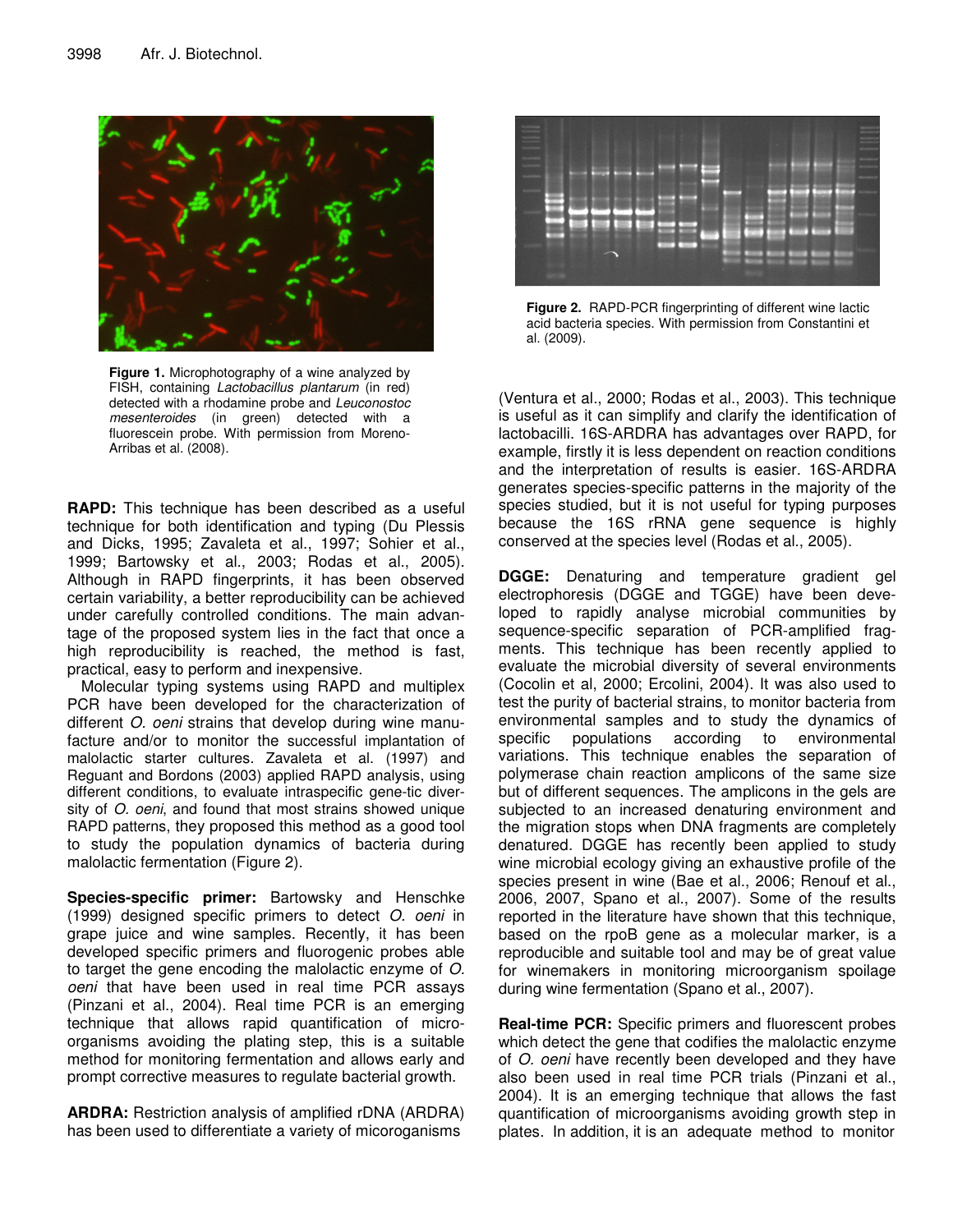

**Figure 3.** PFGE profiles of genomic DNA from indigenous *O. oeni* strains isolated from a wine after 3 days of inoculation with *O. oeni* M42. The genomic profile of strain M42 is shown in line 15 as a reference. Molecular weight standard: phage  $\lambda$  concatemers. With permission from Moreno-Arribas et al. (2008).

the progress of malolactic fermentation, allowing to undertake fast correction measurements to regulate the bacterial growth, since it is as useful for the detection as for the counting.

#### **STRAIN IDENTIFICATION METHODS**

The main objective of any microbial classification system is to identify the species level, which is the basic unit of the taxonomic grouping. Nevertheless, from an industrial point of view, the discrimination or classification of different strains or genotypes of a same species are of increasing interest. This is mainly due to the differences in transformation products (metabolites) and technological properties the strains of the same species could exhibit. One of the advantages of the use of molecular techniques is that this can permit intraspecific classification. In the oenological industry, the possibility of characterising different *O. oeni* strains has been of great importance for the selection of malolactic fermentation starter cultures.

Pulsed field gel electrophoresis (PFGE) employs restriction enzymes that digest microbial DNA, which is then subjected to electrophoretic separation. The restricttion with endonuclease ApaI has been shown to be an efficient method to reveal polymorphism between *O. oeni* strains (Zapparoli et al., 2000; Pardo et al., 1998). Also, the enzymes SfiI, NotI and SmaI have been used to differentiate the intraspecific level in diverse wine *Lactobacillus* species (Rodas et al., 2005). After separation, DNA fragments are compared in order to evaluate the variability among strains belonging to the same species. This is a very useful technique, when used to study the diversity of populations during inoculated malolactic fermentations with the objective of carrying out the monitoring of the establishment of different populations and to differentiate among native and inoculated *O. oeni* strains (Gindreau et al., 1997; Pozo-Bayón et al., 2005; Hernández et al., 2007). The main disadvantage is that this technique is quite laborious and time-consuming and requires special and expensive equipment. Figure 3 shows an example of PFGE profiles of *O. oeni* wild strains.

Multilocus sequence typing (MLST) has emerged as a powerful new DNA-typing tool for the evaluation of intraspecies genetic relatedness. In MLST methods, several bacterial "housekeeping" genes are compared on the basis of the partial nucleotide sequence, all sequence types are represented by a single strain and all the strains can be distinguished from each other, because of a unique allele combination. This method has shown a high degree of intraspecies discriminatory power for bacterial and fungal pathogens. De la Rivas et al. (2003) applied this technique to discriminate *O. oeni* at the strain level, they determined the degree of allelic variation in 5 genes of *O. oeni* and showed that the % of variable sites was high, indicating a considerably high degree of genetic diversity. Therefore, MLST was demonstrated to be a powerful method to discriminate *O. oeni* at the strain level and the data obtained could be applied to study the population structure and its evolutionary mechanism.

Multiple PCR systems that use different pairs of primers to simultaneously detect lactic acid bacteria producers of histamine, tyramine and putrescine, the major wine biogenic amines have recently been published (Marcobal et al., 2005; Constantini et al., 2006). The detection of these biogenic amines producing bacteria is important in fermented foods, since these compounds can cause adverse effects in sensitive humans, but there are also economical concerns (Marcobal et al., 2006; Moreno-Arribas and Polo, 2005, 2008). Real-time PCR allows the detection of the bacteria cell number potentially producers of biogenic amines in wine and it also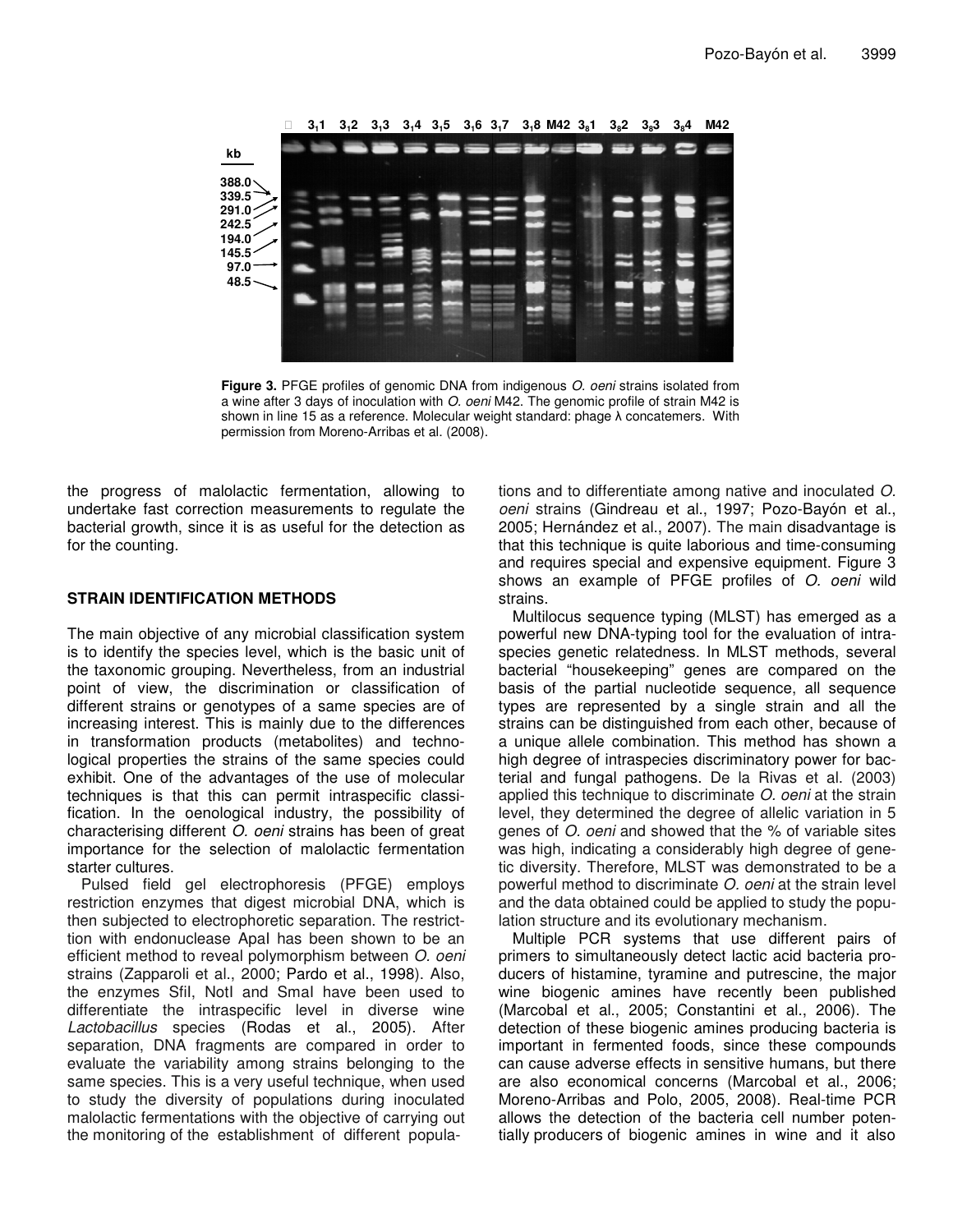constitutes a tool of interest to evaluate the risk of production of these compounds from a determined bacterial population. For example it seems that in the case of the production of histamine, the risk appears when the population of producer bacteria strains is over 10 $^3$  cel/ml (Lucas et al., 2008).

#### **ACKNOWLEDGMENTS**

Authors are grateful to the AGL2006-04514, PET2007\_0134 and CSD2007-00063 projects (Consolider Ingenio 2010 FUN-C-FOOD, Ministerio de Ciencia e Innovación), the S-505/AGR-0153 ALIBIRD Project (Comunidad Autónoma de Madrid).

#### **REFERENCES**

- Bae S, Fleet GH, Heard GM (2006). Lactic acid bacteria associated with wine grapes from several Australian vineyards. J. Appl. Microbiol. 100: 712-727
- Bartowsky EJ, Henschke PA (1999). Use of polymerase chain reaction for specific detection of the MLF bacterium *Oenococcus oeni* (formerly *Leuconostoc oenos*) in grape juice and wine. samples. Aus. J. Grape Wine Res. 5: 39-44.
- Bartowsky EJ, McCarthy JM, Henscheke PA (2003). Differentiation of Australian wine isolates of *Oenococcus oeni* using random amplified polymorphic DNA (RAPD). Aus. J. Grape Wine Res. 9: 122-126.
- Beneduce L, Spano G, Vernile A, Tarantino D, Massa S (2004). Molecular characterization of lactic acid populations associated with wine spoilage. J. Basic Microbiol. 44: 10-16.
- Blasco L, Ferrer S, Pardo I (2003). Development of specific fluorescent oligonucleotide probes for *in situ* identification of lactic acid bacteria. FEMS Microbiol. Lett. 225: 115-123.
- Cocolin L, Manzano M, Cantoni C, Comi G (2000). Development of a rapid method for the identification of *Lactobacillus* spp. isolated from fermented Italian sausages using a polymerase chain reactiontemperature gradient gel electrophoresis. Lett. Appl. Microbiol., 30: 126-129.
- Constantini A, Cersosimo M, Del Prete V, García-Moruno E (2006). Production of biogenic amines by lactic acid bacteria: screening by PCR, thin-layer chromatography, and high-performance liquid chromatography of strains isolated from wine and must. J. Food Prot., 69: 391-396.
- Constantini A, García-Moruno E, Moreno-Arribas MV (2009). Biochemical transformations produced by malolactic fermentation In: Wine Chemistry and Biochemistry, Moreno-Arribas MV, Polo MC (Eds.) Springer Life Sciences Publisher. Chapter 2. New York, 2009, pp: 27-57. ISBN: 978-0-387-74116-1.
- Costello PJ, Morrison GJ, Lee TH, Fleet GH (1983). Numbers and species of lactic acid bacteria in wines during vinification. Food Technol. Aust., 35: 14-18.
- Davis CR, Wibowo DJ, Lee TH, Fleet GH (1986). Growth and Metabolism of Lactic Acid Bacteria during and after MLF of Wines at Different pH. Appl. Environ. Microbiol., 51: 539-545.
- De las Rivas B, Marcobal A, Munoz R (2003). Allelic diversity and population structure in *Oenococcus oeni* as determined from sequence analysis of housekeeping genes. Appl. Environ. Microbiol., 70: 7210-7219.
- Dicks LMT, Dellaglio F, Collins MD (1995). Proposal to reclassify *Leuconostoc oenos* as *Oenococcus oeni* [corrig.] gen.nov., comb. nov. Int. J. Syst. Bacteriol. 45: 395-397.
- Du Plessis EM, Dicks LMT (1995). Evaluation of random amplified polymorphic DNA (RAPD)-PCR as a method to differentiate *Lactobacillus acidophilus, Lactobacillus crispatus, Lactobacillus amylovorans, Lactobacillus gallinarum, Lactobacillus gasseri*, and *Lactobacillus johnsonii*. Curr. Microbiol., 31: 114-118.
- Du Plessis, EM, Dicks LMT, Pretorius IS, Lambrechts MG, du Toit M (2004). Identification of lactic acid bacteria isolated from South African brandy base wines. Int. J. Food Microbiol. 91: 19-29
- Edwards CG, Collins MD, Lawson PA, Rodriguez AV (2000). *Lactobacillus nagelii* sp. nov., an organism isolated from a partially fermented wine. Int. J. Syst. Evol. Microbiol. 50: 699-702.
- Edwards CG, Jensen KA (1992). Occurrence and characterization of lactic acid bacteria from Washington state wine: *Pediococcus* spp. Am. J. Vitic. Enol. 43: 233-238.
- Ercolini D (2004). PCR-DGGE fingerprinting: novel strategies for detection of microbes in food. J. Microbiol. Meth. 56: 297-314.
- Fornachon JCM (1957). The occurrence of malo-lactic fermentation in Australian wines. Aust. J. Appl. Sci*.*, 8: 120-129.
- Garvie EI (1986). Genus *Pediococcus* Claussen 1903, 68AL. In: Sneath PHA, Mair NS, Sharpe ME, Holt JG (eds), Bergey's Manual Syst. Bacteriol., 2: 1075-1079). Williams Wilkins, Baltimore.
- Gindreau E, Joyeux A, De Revel G, Claisse O, Lonvaud-Funel A. (1997). Evaluation de l´établissement des levains malolactiques au sein de la microflore bactérienne indigene. J. Int. Sci. Vigne Vin 31: 197-202.
- Gindreau E, Wailling E, Lonvaud-Funel A (2001). Direct polymerase chain reaction detection of ropy *Pediococcus damnosus* strains in wine, J. Appl. Microbiol., 2001: 90:535-542
- Hernández T, Estrella I, Pérez-Gordo M, Alegria EG, Tenorio C, Ruiz-Larrea F, Moreno-Arribas MV (2007). Contribution of *Oenococcus oeni* and *Lactobacillus plantarum* to the non anthocyanin phenolic composition of red wine during malolactic fermentation. J. Agric. Food Chem. 55: 5260-5266.
- Lafon-Lafourcade S, Carre E, Ribereau-Gayon P (1983). Occurrence of Lactic Acid Bacteria During the Different Stages of Vinification and Conservation of Wines. Appl. Environ. Microbiol. 46: 874-880.
- Liu SQ (2002). Malolactic fermentation in wine-beyond deacidification, J. Appl. Microbiol., (2002). 92: 589-601
- Lonvaud-Funel A, Joyeux A, Ledoux O (1991b). Specific enumeration of lactic acid bacteria in fermenting grape must and wine by hybridization with non isotopic DNA probes. J. Appl. Bacteriol., 71: 501-508.
- Lonvaud-Funel A (1999). Lactic acid bacteria in the quality improvement and depreciation of wine, Anton. Leeuw. 76: 317-331
- Lonvaud-Funel A, Fremaux C, Biteau N (1989). Identification de *L. oenos* per l'utilisation de sondes d'and. Sci. Aliments, 8: 33-49.
- Lonvaud-Funel, A, Fremaux C, Biteau N, Joyeux A (1991a). Speciation of lactic acid bacteria from wines by hybridisation with DNA probes. Food Microbiol. 8: 215-222.
- Lucas PM, Claisse O, Lonvaud-Funel A (2008). High frequency of histamine-producing bacteria in the enological environment and instability of the histidine decarboxylase production phenotype. Appl. Envir. Microbiol. 74: 811-817.
- Marcobal A, Polo MC, Martín-Álvarez PJ, Muñoz R, Moreno-Arribas MV (2006) Formation of biogenic amines during red wine manufacture. J. Food Prot. 69: 391-396.
- Marcobal A, de las Rivas B, Moreno-Arribas MV, Muñoz R (2005). Multiplex-PCR method for the Simultaneous Detection of Acid Lactic Bacteria Producing Histamine, Tyramine and Putrescine. Three Major Biogenic Amines. J. Food Prot., 68: 874-878
- Martinez-Murcia AJ, Harland NM, Collins MD (1993). Phylogenetic analysis of some leuconostocs and related organism as determined from the large -subunit rRNA gene sequences: assessment of congruence of small- and large- subunit r RNA derived trees*.* J. Appl. Microbiol. 12: 48-55.
- Matthews A, Grbin PR, Jiranek V (2006). A survey of lactic acid bacteria for enzymes of interest to oenology. Aust. J. Grape Wine Res. 12: 235-244.
- Moreno-Arribas MV, Polo C (2008). Occurrence of lactic acid bacteria and biogenic amines in biologically aged wines 25: 875-881
- Moreno-Arribas MV, Ferrer S, Pardo I (2008). Técnicas moleculares para la identificación y caracterización de bacterias lácticas de interés enológico. *Bull. OIV.* 81(929-931): pp. 343-356.
- Moreno-Arribas MV, Polo MC (2005) Winemaking microbiology and biochemistry, Current knowledge and future trends. Cr. Rev. Food Sci. Nutr. 45: 265-286.
- Moreno-Arribas V, Lonvaud-Funel A (2001). Lactic acid bacteria.